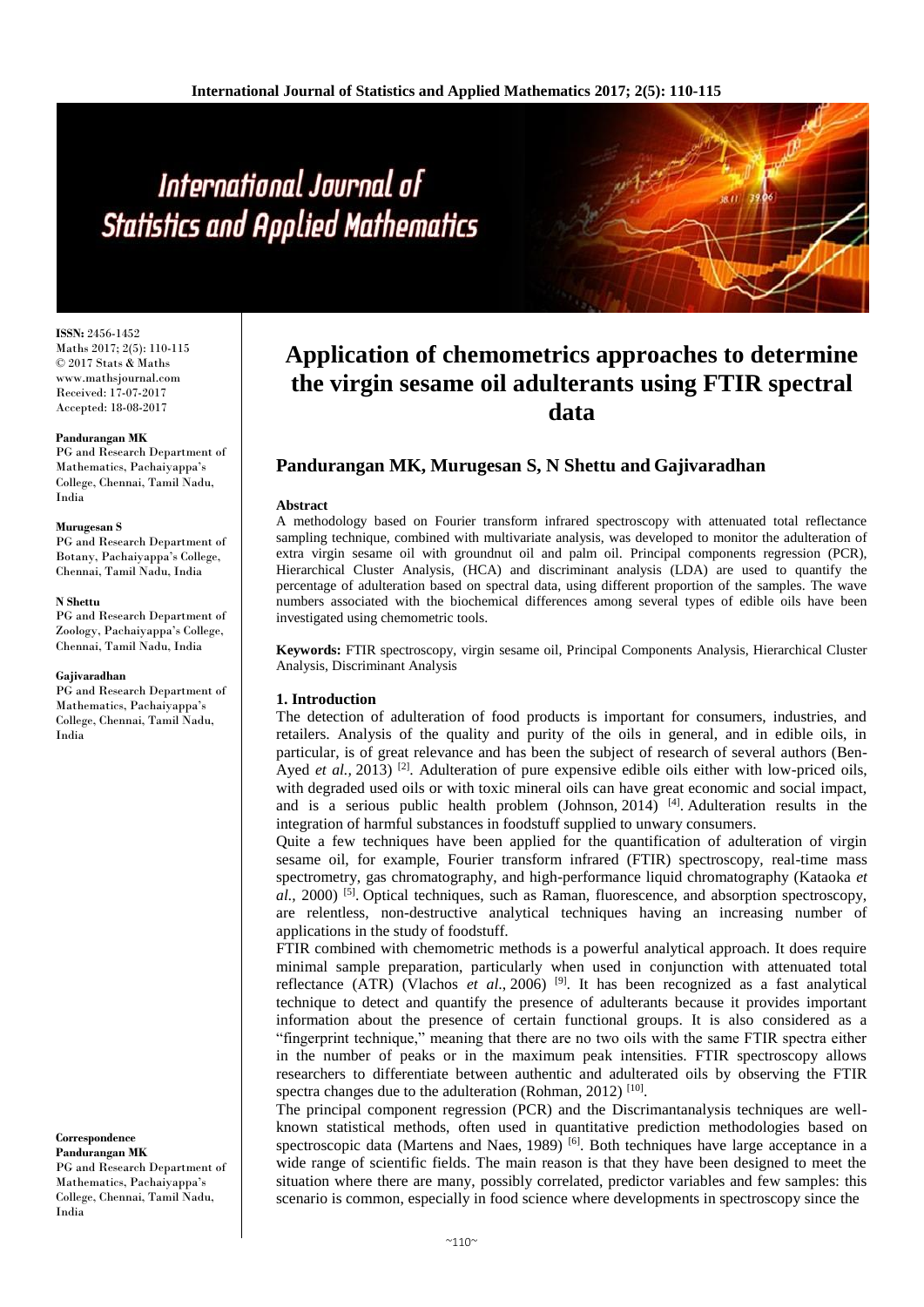seventies have revolutionized chemical analysis. They are based on reduction of data dimensionality and inverse calibration, in systems where there is a possibility to calibrate for the desired component, while implicitly modeling the other sources of variation (Miller and Miller, 2005) [7]. The spectral regions at whole frequency regions and at selected fingerprint regions were chosen for optimization, calibration and validation models. In the present study, FTIR spectroscopy combined with PCR, HCR and DA techniques was used to develop methodologies for the quantitative analyses of mixtures of sesame oil with groundnut oil and palm oil in order to predict the adulteration level of virgin sesame oil. This will also facilitate the determination of frequency regions useful to differentiate virgin sesame from other edible oils.

# **2. Materials and Methods**

# **2.1 Sample preparation**

Virgin Sesame Oil (VSO) and selected vegetable oils, namely Palm Oil (PO) and Groundnut oil (GO) were purchased from the local market. In this study, we used Virgin Sesame Oil (VGO) adulterated samples mixed with palm oil and groundnut oil in accurately weighted proportions in the range of 5-15% (v/v). These mixtures were manually shaken to ensure total homogenization.

# **2.2 FTIR measurement**

Infrared spectra were collected in a "Unicam Research Series" FTIR spectrometer equipped with a single-reflection "Golden Gate" diamond ATR module, a deuterated Lalanine doped triglycene sul-fatedetector, and a KBr beamsplitter. The equipment was connected to a computer and was controlled by WinFirst 1.1 software (Madison, USA).

FTIR measurements were obtained by pipetting a small drop  $(-5 \text{ uL})$  of edible oil on top of the ATR baseplate, which was kept at 30°C. All infrared spectra, recorded in absorbance mode, were collected in the region of 500–4,000 cm<sup>-1</sup>, coadding 128 interferograms at a resolution of 4 cm, the collection time being approximately 2 min. Each measurement was repeated three times and the average was obtained.

For qualitative analysis, principal components contributing to the variance of the data set were subjected to hierarchical cluster analysis (HCA) linear discriminant analysis (LDA) in an attempt to predict the likelihood of a sample belonging to a previously defined group. Chemometrics analyses, including quantification using PCR calibrations, hierarchical cluster analysis and discriminant analyses was performed using the SPSS.17.0.

# **3. Results and Discussion**

# **3.1 Principal component analysis**

The following table provides the KMO index for the virgin sesame oil with adulterants of palm oil and groundnut oil. The KMO measure indicates the marvelous level of sesame oil adulterant (0.842) and Barlett's value of 1828 with a significance of 0.000. Hence, the factor analysis was carried out further to differentiate against adulterants (Table.1).

**Table 1:** Kaiser-Meyer-Olkin Measure of Sampling Adequacy

| Kaiser-Meyer-Olkin Measure of Sampling Adequacy   0.842 |         |
|---------------------------------------------------------|---------|
| Bartlett's Test of Sphericity Approx. Chi-Square        | 1828.00 |
|                                                         |         |
| Sig.                                                    | 0.000   |

Principal component analysis using the functional groups was performed on the FTIR spectral data of the samples. To display the points in two principal components, PC 1 and PC 2 (first and second principal components) were chosen to represent the information. For each principal component (PC), every sample has a score and every variable has a loading that represents its contribution to the combination.

|           | <b>Initial Eigenvalues</b> |                    | <b>Extraction Sums of</b><br><b>Squared Loadings</b> |              | <b>Rotation Sums of Squared Loadings</b> |             |              |                    |                                    |
|-----------|----------------------------|--------------------|------------------------------------------------------|--------------|------------------------------------------|-------------|--------------|--------------------|------------------------------------|
| Component | <b>Total</b>               | $%$ of<br>Variance | Cumulative%                                          | <b>Total</b> | $%$ of<br>Variance                       | Cumulative% | <b>Total</b> | $%$ of<br>Variance | <b>Cumulative</b><br>$\frac{0}{0}$ |
|           | 4.502                      | 64.320             | 64.320                                               | 4.502        | 64.320                                   | 64.320      | 3.984        | 56.914             | 56.914                             |
|           | 2.497                      | 35.666             | 99.986                                               | 2.497        | 35.666                                   | 99.986      | 3.015        | 43.072             | 99.986                             |
|           | .001                       | .011               | 99.998                                               |              |                                          |             |              |                    |                                    |
| 4         | .000                       | .002               | 100.000                                              |              |                                          |             |              |                    |                                    |
|           | 0.00002814                 | .000               | 100.000                                              |              |                                          |             |              |                    |                                    |
| 6         | 0.0000005495               | 0.000007849        | 100.000                                              |              |                                          |             |              |                    |                                    |
|           | 0.0000001764               | 0.000002520        | 100.000                                              |              |                                          |             |              |                    |                                    |

Table 2: Factor extraction and its relative variance

As a first step, the correlation matrix for the 7 different adulterant groups on edible oils was examined. The results clearly indicate that all the values are positive and much variation was also noticed. In the factor extraction phase, the numbers of common factors exhibited to adequately describe the data are determined. The decision is based on the eigenvalues and percentage of total variance accounted for by different number of factors.

Since, the factors which have eigenvalues less than 1.0 are of little importance, they are not taken into account for the interpretation purpose of this study. The cumulative percentage of variance and percentage of variance accounted for each factor with eigenvalues are summarized in Table.2. From this table, it is evident that only two factor components were exhibited with eigenvalues of 4.502 and 2.497.

The first factor (component) accounts for 64.32% of the total variance and the second factor accounts for 35.66% of the variance. Hence, the total variance explained by these two factors accounts for 99.986%. So only a meager 0.014% of variance was not explained with the remaining components. In order to confirm the initial factors extracted in the principal component analysis, a rotation was carried out using VARIMAX rotation. After the initial factor extraction, the varimax rotation was carried out and the results show that even in this face, only two component models were exhibited with an eigenvalue of 3.984 and 3.015 with the percentage of variance of 56.91% for the first component and 43.07% for the second component. Hence, the total variance explained by these two component accounts for 99.98%.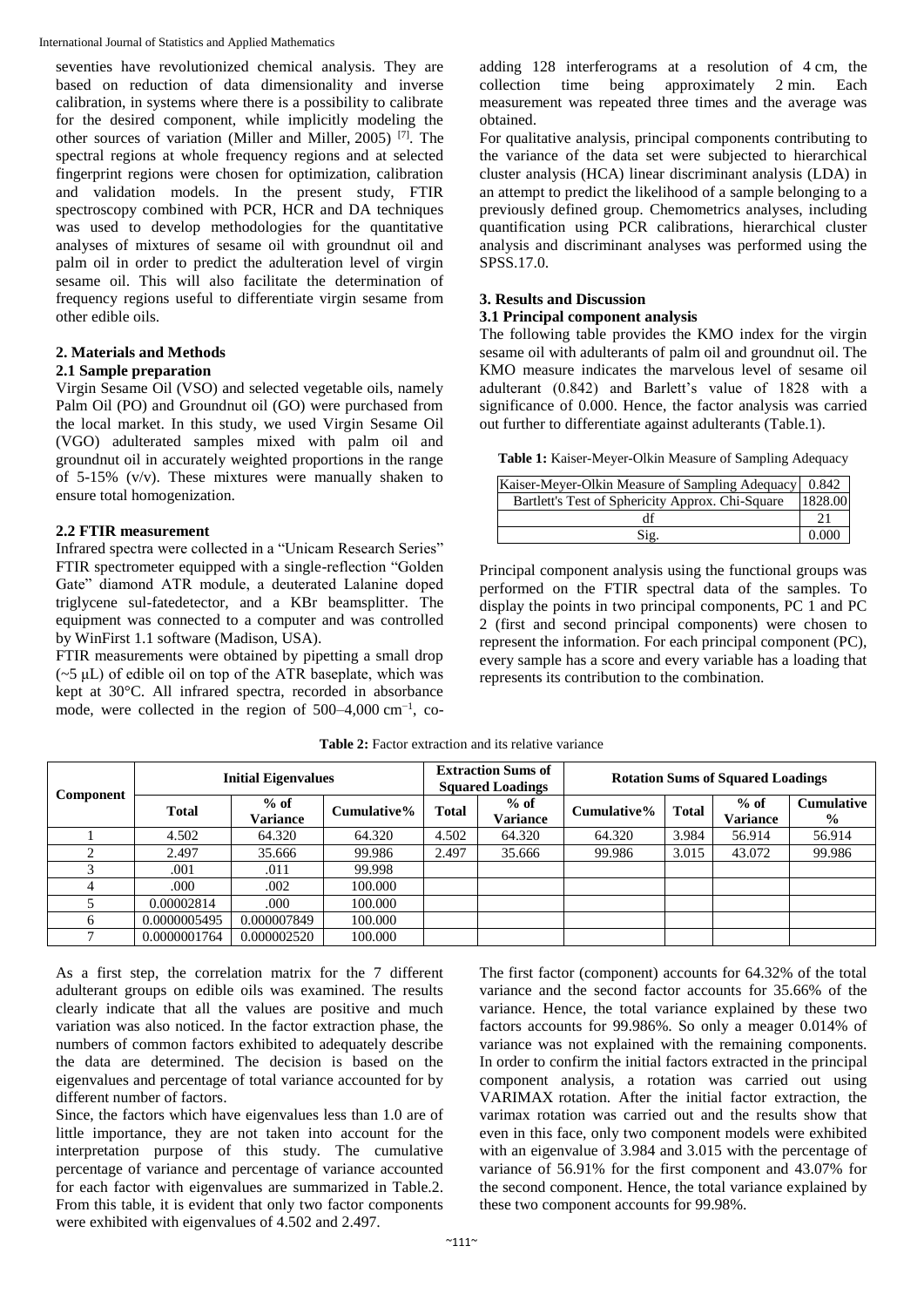It can also be seen clearly by means of the following scree plot (Fig.1) that there is a clear identification of only two components. It is a common practice to use the scree plot and loadings for the first two PCs. Fig.1 shows the principal component scree plot of the PC1 and PC2 of two adulterant samples. The results of the present study, shows that only the first two components have eigenvalues greater than 1 and that there is a big drop in eigenvalue between component 2 and component 3.



**Fig 1:** Scree plot for adulterated oils

After identifying the number of factors, the variables included in each factor are distinguished by means of their factor loadings. The factor loadings are considered to be the best method associated with a specific factor for a specific state which is simply the correlation between the factor and the standardized scores. The following table shows the factor loading on the 7 variables (Table.3).

|                    |          | Component |
|--------------------|----------|-----------|
|                    |          |           |
| Palm oil 15%       | 0.919    | 0.395     |
| Palm v10%          | 0.919    | 0.395     |
| Palm oil 5%        | 0.919    | 0.395     |
| Virgin Sesame oil% | 0.918    | 0.397     |
| Groundnut oil 5%   | $-0.610$ | 0.397     |
| Groundnut oil 15%  | $-0.614$ | 0.894     |
| Groundnut oil 10%  | $-0.616$ | 0.894     |
| Total              | 3.984    | 3.015     |
| % of variance      | 59.914   | 43.072    |
| Cumulative%        | 59.914   | 99.986    |

Table 3: Factor loading structure of virgin sesame oil and adulterants

In the present study, the samples of virgin sesame oil adulterated with palm oil 15% (with a loading value 0.919), palm oil 10% (with a loading value 0.919) and palm oil 5% (with a loading value 0.919 and the virgin sesame oil are associated and form into factor 1. In the second component, adulterants of sesame oil with groundnut oil 15% (with a loading value 0.894), groundnut oil 10% (with a loading value 0.894 and groundnut oil 5% (with a loading value 0.397) are grouped into factor 2 (Table.3). This clearly indicates that in the case of sesame oil, the FTIR spectral data of the palm adulterant did not show any significant difference, whereas, the groundnut oil adulterants of 5%, 10% and 15% with the sesame oil did not come closer to the earlier factor. The factor matrix pattern also reflects the reasonable clear loading structure which is given in Fig.2. Two factor exhibit the combination of virgin sesame oil and palm oil of different percentage as an isolated factor.



**Fig 2:** Principal Component analysis (PCA) under varimax rotation for the virgin sesame oil adulterants.

## **3.2 Hierarchical Cluster Analysis**

The agglomeration schedule table shows the change in the coefficient which deals with the cases which are closer and forming into different clusters. The column labeled "coefficients" has the values of the distance statistic which were used to identify the distance and classify it into a cluster and the number of clusters formed at different stages can be seen in the above table. Table.4 comprises six clusters. The agglomeration schedule shows the oil samples 3 and 4 which are combined to form the first cluster with minimum coefficient value of 33.24. At stage 2, the second cluster is formed with the oil sample numbers 2 and 3 with a coefficient value of 90.606. At stage 3, the oil samples 1 and 2 are formed in the third cluster with a coefficient value of 3757.892. At stage 4, the oil samples 6 and 7 are formed into the fourth cluster with a coefficient value of 10006.275. At stage 5, the oil samples 5 and 6 are formed into the fifth cluster with a coefficient value of 40176.776. In the last stage, the oil samples 1 and 5 are joined into a sixth cluster with a coefficient value of 206900000.

**Table 4:** Agglomeration Schedule of virgin sesame oil adulterated with palm oil and groundnut oil

| <b>Stag</b> | <b>Cluster</b><br><b>Combined</b> |                     | <b>Coefficients</b> | <b>Stage Cluster</b><br><b>First Appears</b> |                     | <b>Next</b><br><b>Stag</b> |
|-------------|-----------------------------------|---------------------|---------------------|----------------------------------------------|---------------------|----------------------------|
| e           | <b>Cluste</b><br>r 1              | <b>Cluste</b><br>r2 |                     | <b>Cluste</b><br>r 1                         | <b>Cluste</b><br>r2 | e                          |
|             | 3                                 |                     | 33.248              |                                              |                     | $\overline{c}$             |
| 2           | っ                                 | 3                   | 90.606              |                                              |                     | 3                          |
| 3           |                                   | $\overline{c}$      | 3757.892            |                                              | 2                   | 6                          |
|             | 6                                 |                     | 10006.275           | C                                            |                     | 5                          |
| 5           |                                   | 6                   | 40176.776           |                                              |                     | 6                          |
| 6           |                                   |                     | 206900000.          | 3                                            |                     |                            |

The above results can be represented graphically in the form of a dendrogram, where two clusters can be identified. Since the distance is very close, only two major visible clusters are formed which were termed as cluster A and cluster B.

The hierarchical cluster analysis, at the distance of oils can be grouped as follows: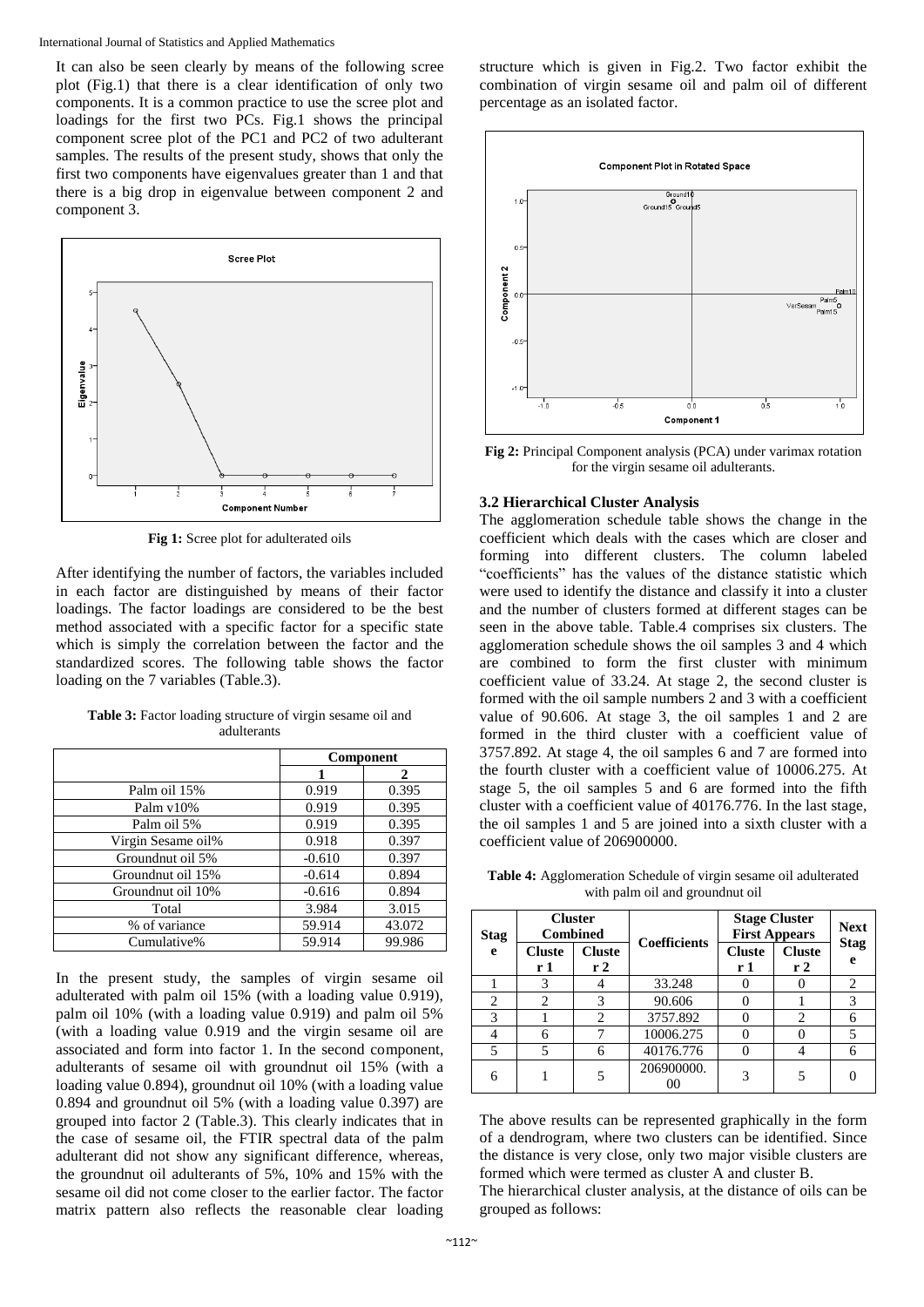**Cluster A** comprises of palm oil 10%, palm oil 15%, palm oil 5% and the virgin sesame oil.

**Cluster B** comprises of the groundnut oil 10%, groundnut oil 15% and groundnut oil 5%.

## **Dendrogram using Single Linkage**



#### **Fig 4:** Dendrogram of edible oil data set showing two natural groupings using the single linkage method.

The dendrogram shows that the samples of palm oil 15% clustered with palm oil 10% forms into a homogenous cluster. At the second cluster level, the virgin sesame oil is clustered with palm oil 5% and the other clusters are with the longer distances (Fig.4). The dendrogram shows that the virgin sesame oil is quite homogeneous. From the above results it is clear that the groundnut oil as an adulterant with the sesame oil can easily be identified, whereas palm oil of 10% level with the groundnut oil cannot be easily identified. Detection of such natural groupings suggests that discrimination between at least some of them may be possible. The length of the branch shows how far apart each case is from the other cases in its cluster. Cases with low distance are close together. Hence, the blending of palm oil with sesame oil as adulterant is hard to find with the help of spectral data.

# **3.3 Discriminant analysis**

The edible oil variable is independent of the study that comprises of two factors, namely virgin sesame oil, and adulterants namely palm oil and groundnut oil. From this output, we can see that some of the means of virgin sesame oil, palm oil and groundnut oil differ noticeably from group to group. While one attribute of edible oil construct representing the virgin sesame oil, the adulterants contain three attributes as follows: The palm oil consists three attributes, namely palm oil 5%, palm oil 10% and palm oil 15% in proportion and the groundnut oil consists of three attributes namely groundnut oil 5%, groundnut oil10% and groundnut oil 15% in proportion. The dependent variable for the present study is the adulterant which consists of three categories 1) 5% 2) 10% and 3) 15% in proportions.

In order to determine whether the edible oils are capable for subsequent analysis, the Cronbach coefficient alpha test was conducted and it was found that edible oil adulteration coefficient alpha value is 0.835, and in fact, it is exceeding the recommended level of 0.70 observed by Nunally (1978). Therefore, the items selected for edible oil adulteration are considered as reliable for subsequent analysis. The research findings based on the Multiple Discriminant analysis on edible oil are discussed below.

Table.5 displays the means for three differences categories of edible oil, each with regard to three attributes. An examination of Table.5 shows the existence of several significant mean differences across the oil adulterants. Multiple discriminant analysis was used to explore the degree to which FTIR spectra of oils can match with the functional groups. Only the first discriminant function (Wilk's  $\lambda$ =0.820;  $x^2=23.153$ ; DF=4, p=0.000) was significant and explains 100% of the variance of the adulterant oil. The result of the second function is given as Wilk's  $\lambda$ =1.000; x<sup>2</sup>=0.000; DF=1, p=0.987 (Table.6). Since the second function is not significant, its associated statistics will not be used in the interpretation of the ability of the seven constructs to discriminate among three categories of edible oil.

| Group     |                       | <b>Std Deviation</b><br>Mean |          | Valid N (listwise) |          |
|-----------|-----------------------|------------------------------|----------|--------------------|----------|
|           |                       |                              |          | Unweighted         | Weighted |
|           | Percent <sub>5</sub>  | 1524.48                      | 1522.308 | 40                 | 40.000   |
| Sesame    | Percent <sub>10</sub> | 1524.48                      | 1522.308 | 40                 | 40.000   |
|           | Percent <sub>15</sub> | 1524.48                      | 1522.308 | 40                 | 40.000   |
|           | Percent <sub>5</sub>  | 1526.20                      | 1522.517 | 40                 | 40.000   |
| Palm      | Percent <sub>10</sub> | 1526.54                      | 1522.641 | 40                 | 40.000   |
|           | Percent <sub>15</sub> | 1526.56                      | 1522.578 | 40                 | 40.000   |
|           | Percent <sub>5</sub>  | 2686.80                      | 1043.668 | 40                 | 40.000   |
| Groundnut | Percent <sub>10</sub> | 2712.36                      | 1007.677 | 40                 | 40.000   |
|           | Percent <sub>15</sub> | 2709.92                      | 1005.308 | $\Omega$           | 40.000   |
|           | Percent <sub>5</sub>  | 1912.49                      | 1475.961 | 120                | 120.000  |
| Total     | Percent <sub>10</sub> | 1921.13                      | 1472.329 | 120                | 120.000  |
|           | Percent <sub>15</sub> | 1920.32                      | 1471.334 | 120                | 120.000  |

**Table 5:** Mean value of spectral wave number of virgin sesame oil, palm oil and groundnut oil adulterants

**Table 6:** Eigenvalues and Wilks' Lambda

| Function | --<br>. value<br>Eigen | $%$ of V<br>Variance | Cumulative% | <b>Correlation</b><br>anonical C | Wilks'<br>∟ambda | Chi-square           | df | Sig. |
|----------|------------------------|----------------------|-------------|----------------------------------|------------------|----------------------|----|------|
|          | วว∩a<br>ں صد           | 100.0                | 100.0       | $\sim$<br>443                    | .820             | 152<br>$\sim$<br>ر ر |    | .000 |
|          | .000 <sup>a</sup>      | $\cdot$              | 100.0       | .002                             | 000              | .000                 |    | .987 |

The standardized coefficients and discriminant loadings for each attribute of edible oils are provided in Table.7. The standardized coefficients denote the partial contribution of each of the attributes of subjective norm construct to the discriminant function.The largest subjective norm constructs

to the discrimination between categories of the edible oils (Table.7). However, Hair *et al*., (1998) [3] warn that a discussion of the standardized coefficient may lead to misinterpretations.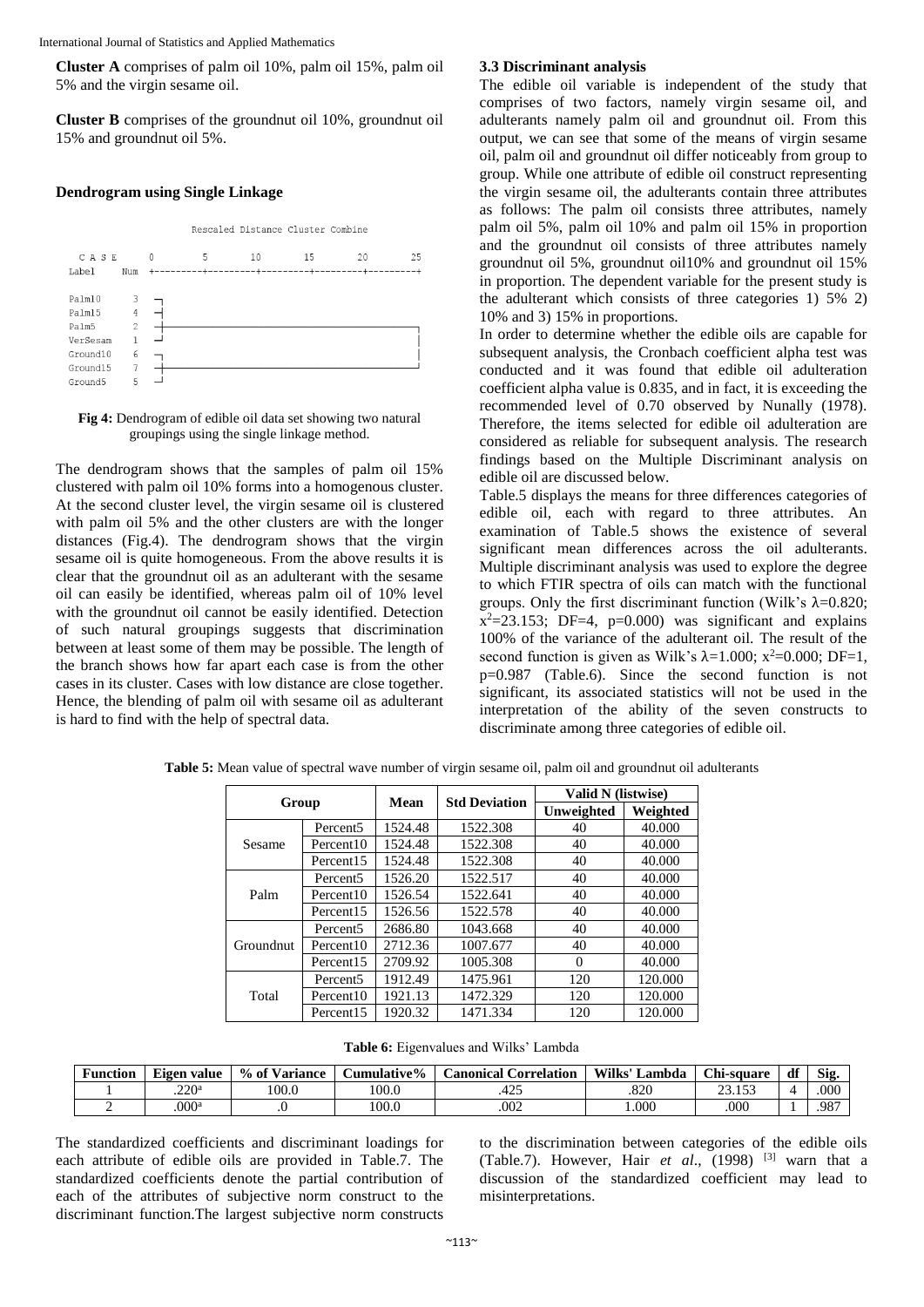**Table 7:** Standardized Canonical Discriminant function Coefficients

|                       | <b>Function</b> |        |  |
|-----------------------|-----------------|--------|--|
|                       |                 |        |  |
| Percent <sub>5</sub>  | $-9.640$        | 17.901 |  |
| Percent <sub>10</sub> | 10 509          | 7405   |  |

|  |  |  | <b>Table 8:</b> Structure Matrix |  |
|--|--|--|----------------------------------|--|
|--|--|--|----------------------------------|--|

|                       | <b>Function</b> |  |  |
|-----------------------|-----------------|--|--|
|                       |                 |  |  |
| Percent <sub>10</sub> |                 |  |  |
| Percent $15^a$        | 475             |  |  |
| Percent <sub>5</sub>  |                 |  |  |

As it can be seen from Table.8, palm oil was the main contributing attribute of blending with groundnut oil (discriminant loading=0.880) in discriminating between all categories of edible oils. Substantive loadings (>±., 30, Hair *et al*., 1998) [3] were also obtained from palm oil with adulterant at 15% proportion (0.475) and 10% proportion (0.474). *F-*tests of the equality of group mean, illustrated in Table.9, supported these results. All *p-*values >0.001 indicate that, for each of the other three attributes of the edible oil construct, means are equal across the two different categories of adulterants.

| Table 9: Tests of Equality of Group Means |  |  |  |  |  |  |
|-------------------------------------------|--|--|--|--|--|--|
|-------------------------------------------|--|--|--|--|--|--|

|                       | Wilks' Lambda | F     | Sig. |
|-----------------------|---------------|-------|------|
| Percent <sub>5</sub>  | 861           | 9.426 | .000 |
| Percent <sub>10</sub> | 854           | 9.970 | .000 |
| Percent <sub>15</sub> | 855           | 9.938 | .000 |

**Table 10:** Functions at Group Centroids

|               | <b>Function</b> |             |  |  |
|---------------|-----------------|-------------|--|--|
| Group         |                 |             |  |  |
| Sesame oil    | $-.329$         | 002         |  |  |
| Palm oil      | $-.326$         | $-.002$     |  |  |
| Groundnut oil |                 | 0.000007080 |  |  |

An examination of group centroids (Table.10) clearly suggests that function 1 discriminates between groundnut oil and sesame oil. When compared to sesame oil, groundnut oil blends offers higher influence for mixing (Table.11). There is not much influence of palm oil mixing with sesame oil. Sesame oil mixing with groundnut oil influence in a positive response to be used as adulterants. Meanwhile, sesame oil is superior to groundnut oil in terms of valuing them by palm oil. Thus, sesame oil has been distinguished from groundnut oil as adulterants.

Further, discrimination was successful in classifying 47.5% of original grouped cases as correctly classified and 27.5% cross-validated grouped cases as correctly classified (Tables.11&12). Hair *et al.*, (1998) <sup>[3]</sup> provide a rough estimate by suggesting an improvement of at least 25% on that which could be achieved by chance. Thus, research findings have obtained classification accuracy of greater than 25% achieved by chance and has cross-validated the above discriminating results.

**Table 11:** Classification Function Coefficients

|                       | 74         |          |               |  |  |
|-----------------------|------------|----------|---------------|--|--|
|                       | Sesame oil | Palm oil | Groundnut oil |  |  |
| Percent <sub>5</sub>  | $-.002$    | $-.002$  | $-.009$       |  |  |
| Percent <sub>10</sub> | 003        | 003      | 010           |  |  |
| (Constant)            |            | 1.725    | -3 223        |  |  |

|                              | <b>Predicted Group Membership</b> |                |               |              |
|------------------------------|-----------------------------------|----------------|---------------|--------------|
| Group                        | Sesame oil                        | Palm oil       | Groundnut oil | <b>Total</b> |
| Original Count Sesame        |                                   |                |               |              |
| oil                          | 26                                |                | 13            | 40           |
| Palm oil                     | 25                                | $\overline{c}$ | 13            | 40           |
| Groundnut oil                | 9                                 | $\overline{2}$ | 29            | 40           |
| Ungrouped cases              |                                   | $\Omega$       | $\Omega$      |              |
| % Sesame oil                 | 65.0                              | 2.5            | 32.5          | 100.0        |
| Palm oil                     | 62.5                              | 5.0            | 32.5          | 100.0        |
| Groundnut oil                | 22.5                              | 5.0            | 72.5          | 100.0        |
| Ungrouped cases              | 100.0                             | $\Omega$       | $\Omega$      | 100.0        |
| Cross-validated <sup>a</sup> |                                   |                |               |              |
| Count Sesame oil             | 4                                 | 23             | 13            | 40           |
| Palm oil                     | 27                                | $\Omega$       | 13            | 40           |
| Groundnut oil                | 9                                 | $\overline{c}$ | 29            | 40           |
| % Sesame oil                 | 10.0                              | 57.5           | 32.5          | 100.0        |
| Palm oil                     | 67.5                              | 0              | 32.5          | 100.0        |
| Groundnut oil                | 22.5                              | 22.5           | 72.5          | 100.0        |

**Table 12:** Classification Results (a)

#### **4. Conclusion**

In the present study, the application of chemometrics combined with FT-IR spectroscopy proved to be in the prediction of the adulteration of the same oil with groundnut oil and palm oil. The results of the present study are an outcome of the mid-infrared analysis with different edible oils. PCR, HCA and DA techniques were found suitable for practical applications. The validation and evaluation of the predictability of the models was attained by the analysis of a set of external samples. This study opens the perspective of future research with the goal to further decrease the number of wave numbers necessary to discriminate edible oils.

#### **5. References**

1. Baeten V, Fernández Pierna J, Dardenne P, Meurens M, García-González D, Aparicio-Ruiz R. Detection of the